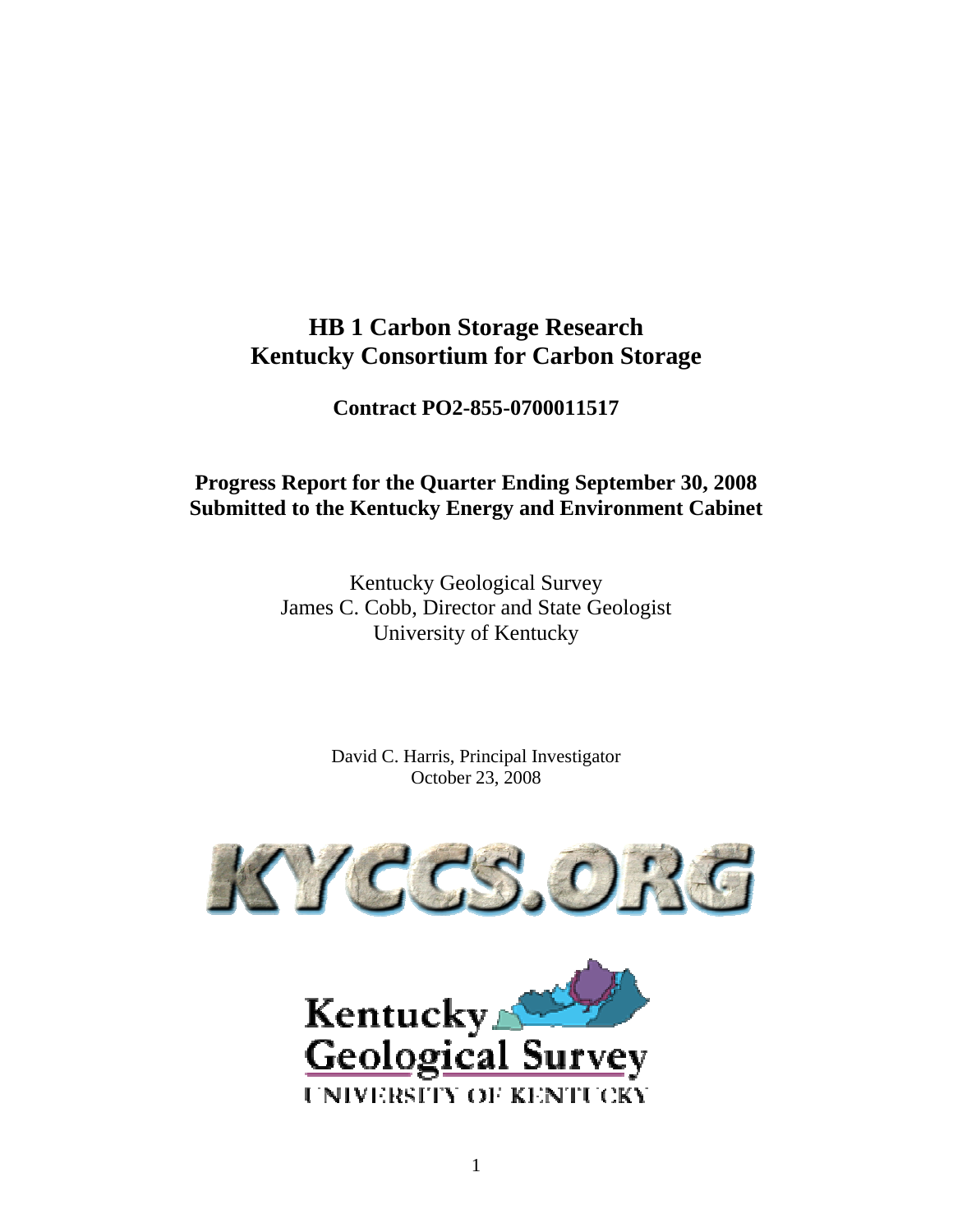# **Major Accomplishments during the Quarter**

- Activity continued during the quarter on all 4 of the subprojects setup to perform the research mandated by HB 1 (2007), Western and Eastern Kentucky deep  $CO<sub>2</sub>$ storage,  $CO_2$  enhanced oil recovery, and  $CO_2$  enhanced gas recovery (Devonian Shale).
- $\bullet$  Significant progress was made on the Western Kentucky deep  $CO<sub>2</sub>$  storage test project. The advisory group for this project met twice during the quarter in Lexington. Members of the group also traveled to Atlanta to meet with US EPA Region IV officials to discuss the pending submittal of the Class V underground injection control permit application.
- The Tennessee Valley Authority (TVA) joined the Western Kentucky Carbon Storage Foundation as a funding member in September.
- A contract with Sandia Technologies of Houston, Texas was signed in July for project management, permitting, well design, drilling supervision, bidding, and procurement services for the Hancock County well.
- A contract was awarded to WesternGeco, Houston, Texas for seismic acquisition around the Hancock County well site. Contract negotiations were in progress at the end of the quarter.
- A property access and drilling agreement was written and signed between KGS and the surface property owner at the Hancock County well site. A separate agreement for injection rights and data sharing was written and signed with the mineral lessee. These agreements complete the legal agreements required to drill the well.
- Advanced well logs and rotary sidewall cores in the Devonian black shale from a well in Pike County were obtained in early July. These data will help to evaluate the Devonian Shale near a proposed  $CO<sub>2</sub>$  injection site in the shale at Burke Branch, Pike County.

Details of activity during the quarter pertaining to each of the subprojects follow.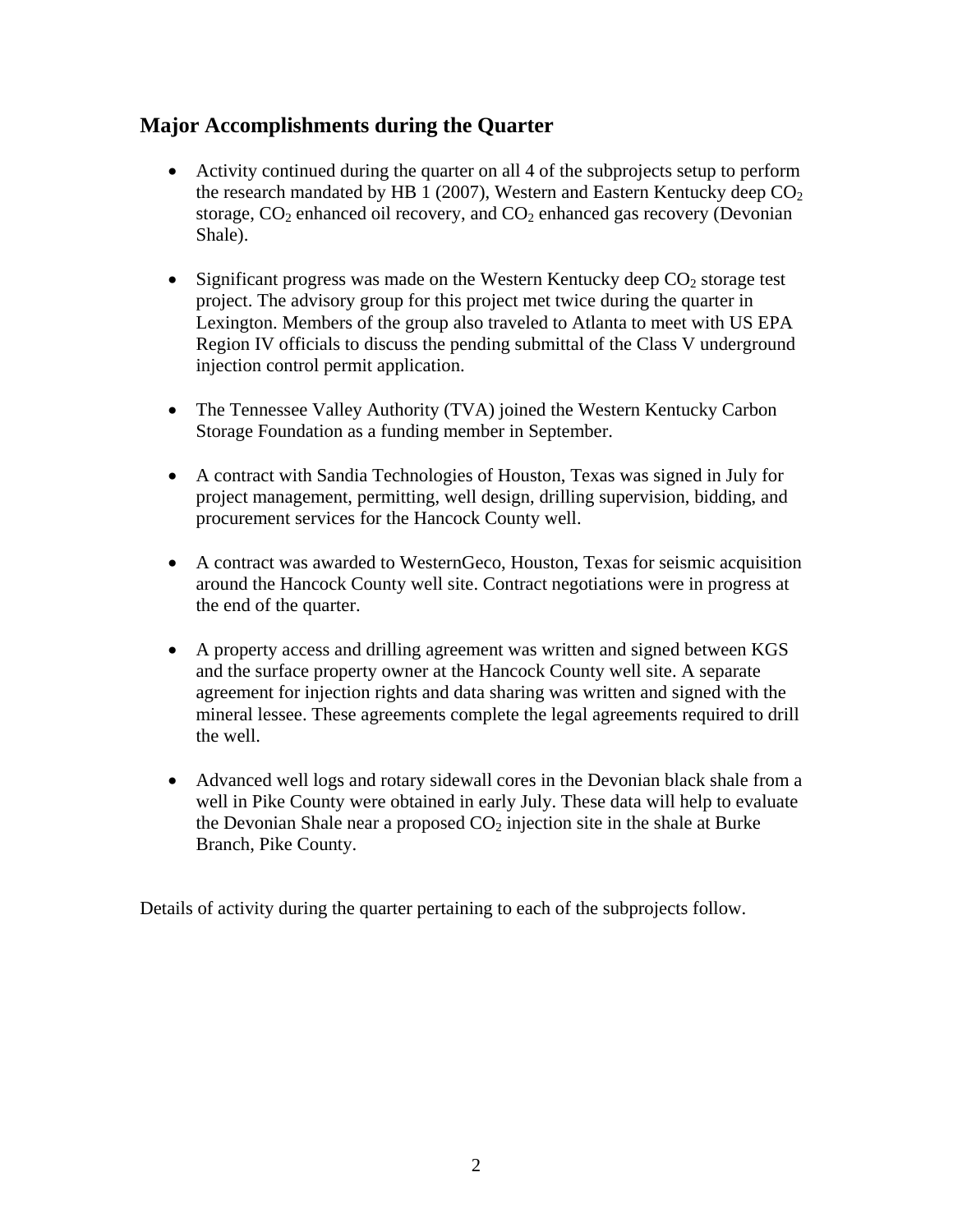# **Western Kentucky Deep CO<sub>2</sub> Storage**

Lead Geologists: Rick Bowersox and Dave Williams

# **KYCCS-WKY – Summary of 3rd Quarter 2008 Activities**

# **Advisory Committee Meetings Highlights:**

- Two project advisory group meetings were held during the quarter in Lexington. Agendas and summaries of the meetings are included in the Appendix.
- A proposal for \$250,000 in funding for the Hancock County well was submitted to the Illinois Office of Coal Development in July. No decision had been made on this grant at the end of the quarter.
- The Phase I environmental assessment of the Hancock County drill site was completed and the report submitted in September. The report indicated no existing environmental problems at the site.
- Shallow high-resolution reflection seismic data were acquired around the Hancock County drill site. This work was done by Dr. Ed Woolery and students from the University of Kentucky Department of Earth and Environmental Sciences. This shallow seismic data was collected to check for caves and other shallow hazards that could pose a problem for drilling.
- Contracts were awarded for project management and deep seismic data acquisition. Sandia Technologies of Houston will provide project management, well and testing design, drilling bidding and procurement, and well site supervision for the Hancock County well. Seismic data will be acquired by WesternGeco of Houston. After lengthy negotiations, this contract was signed in mid-October. Work should begin immediately.
- Most of the effort this quarter was directed toward preparation of the application to US EPA, Region IV for a Class V injection permit. This is a large volume and responsibilities were divided between KGS, Sandia and ConocoPhillips. KGS staff wrote summaries and provided data for the geologic, oil and gas, and hydrologic parts of the proposal. Sandia was compiling the final version at the end of the quarter, with submission to EPA on October 21.
- Rick Bowersox and Dave Williams attended a meeting at EPA's office in Atlanta to present the drilling project to their staff and discuss requirements for the permit application. EPA staff has indicated a 90-day turnaround on the permit application once submitted.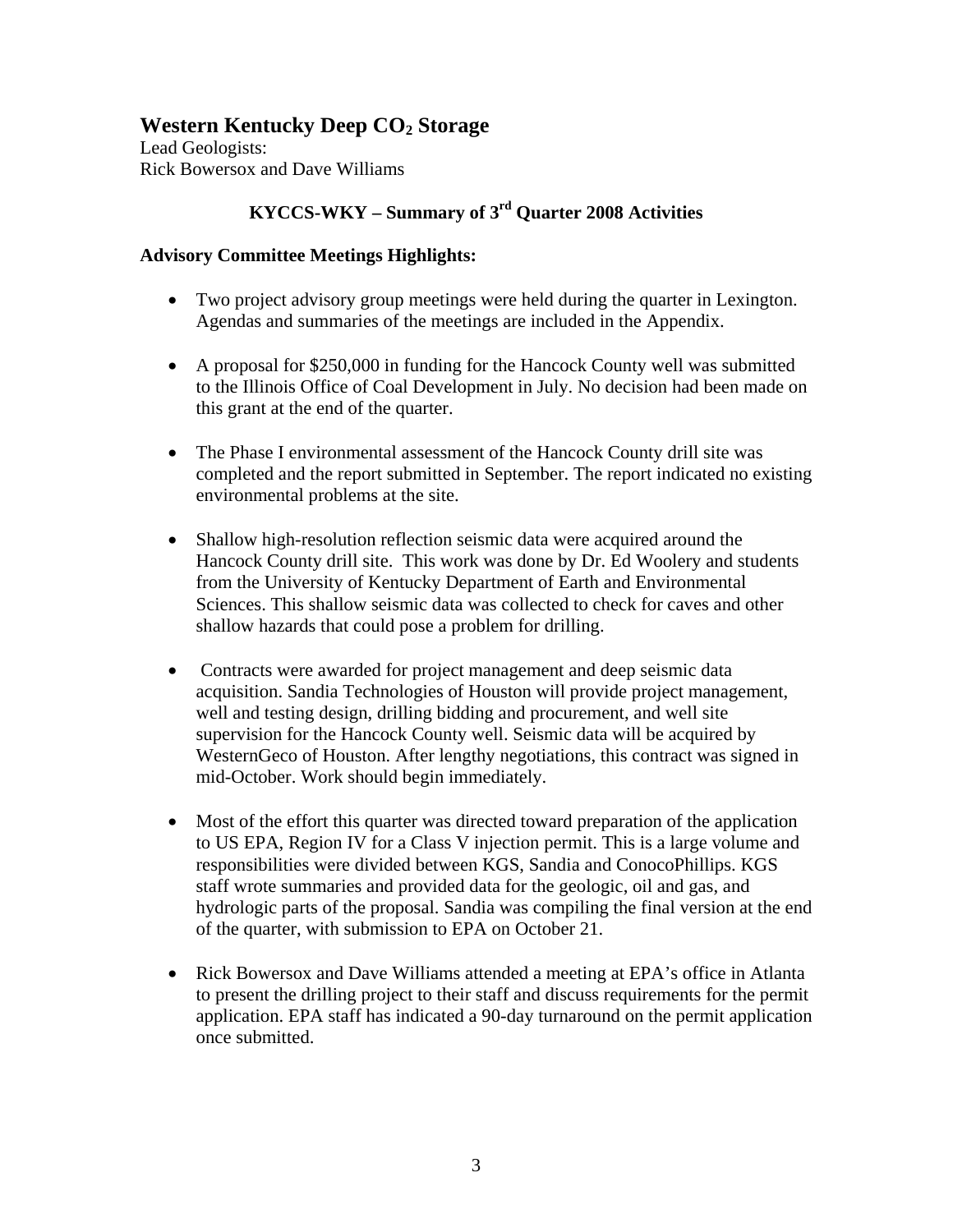# **Project Administration:**

- 1. Work continued on preparing the application for the State drilling permit. The well location was surveyed. Staff investigated various ways to secure the necessary bond (\$10,000) from the University. In the end, the UK Risk Management office met the bonding requirements with an insurance policy.
- 2. The Subsurface Lease, Right of Way and Easement and Fluid Injection Test Well Agreement and Memorandum of Understanding with Marvin L. and Brenda Mae Blan was executed on July  $31<sup>st</sup>$ . Negotiation and execution of the Grant of Subsurface Easement and Memorandum of Understanding with the oil and gas leaseholder controlling the test well site was completed on October  $1<sup>st</sup>$ . These documents secured the wellsite and subsurface access for the drilling and completion of the test well. The two grants of easement were submitted to the Hancock County Clerk for recording on October 23<sup>rd</sup>.
- 3. Title search for the first tract of the Blan property was completed and revealed no problems. Title work on a second, less important tract was pending completion at the end of the quarter. This work was completed in mid-October and likewise showed clear title to the subject property.
- 4. The wellsite was surveyed and location plat prepared for permitting the test well with the Kentucky Division of Oil and Gas Conservation.
- 5. Soil gas monitoring on the Blan property was begun in September. This work will collect background levels of  $CO<sub>2</sub>$  and methane prior to drilling and injection to allow detection of leakage of  $CO<sub>2</sub>$  post-injection.
- 6. The second public information meeting for local residents was scheduled for Oct. 27 in Hawesville.
- 7. TVA joined the Western Kentucky Carbon Storage Foundation in September with a commitment of \$50,000 in funding.

## **Presentations:**

- 1. Technical review of the planned drilling program and well design was presented at the EPA office in Atlanta on August 12. Nine members of the EPA Region 4 staff were in attendance as well as an EPA attorney in Washington DC by teleconference, and representatives of the project manager Sandia Technologies and industry partner ConocoPhillips.
- 2. Rick Bowersox presented a review of the HB-1 project at the Kentucky Oil and Gas Association meeting in Louisville on July  $1^{st}$ .
- 3. Jim Cobb and Dave Harris presented an update on the HB 1 project to the Kentucky Legislature's Interim Subcommittee on Energy on July 18 in Frankfort.
- 4. Jim Cobb and Dave Harris presented an update on the HB 1 project to the Kentucky Legislature's Appropriations and Revenue Committee on September 22 in Frankfort.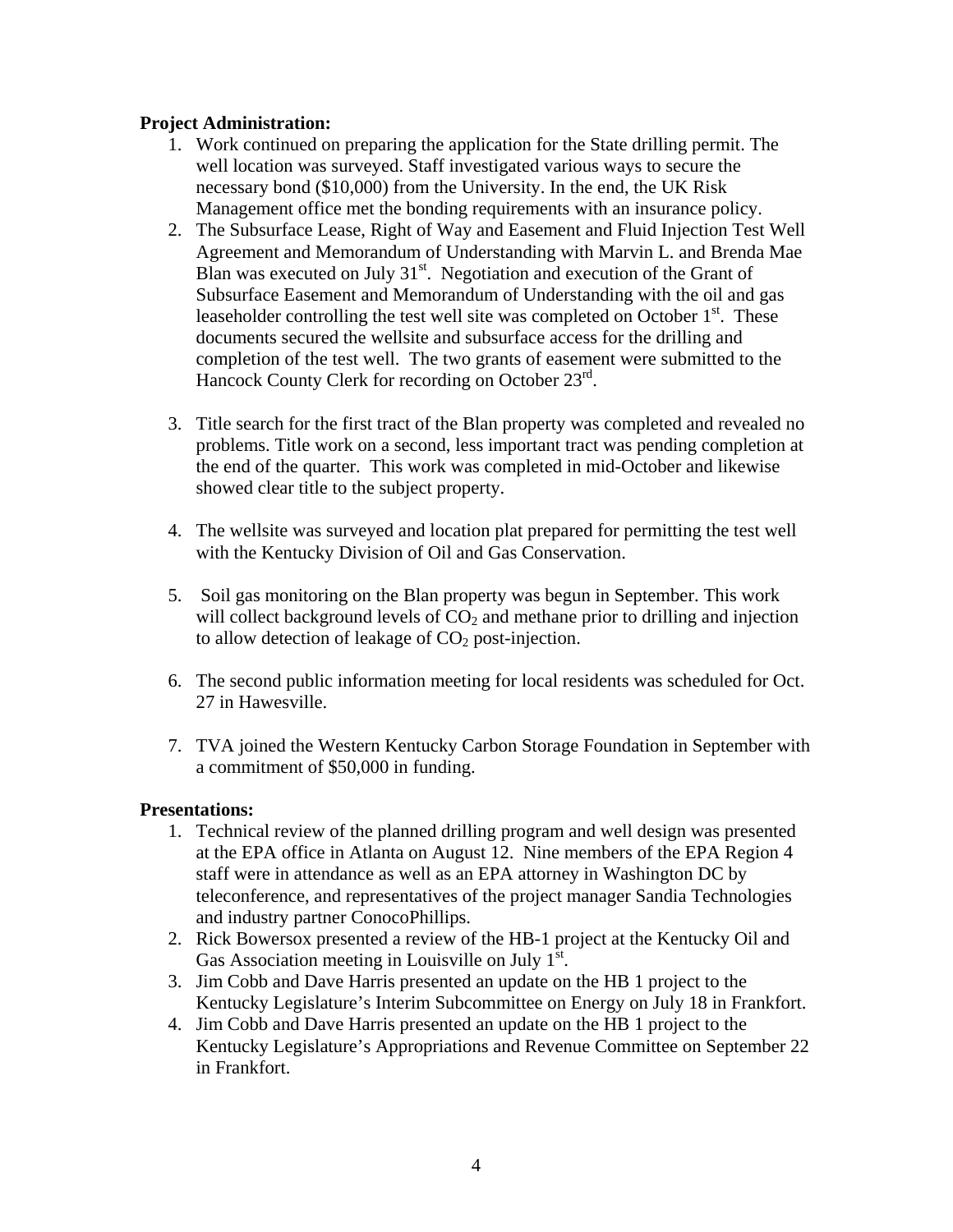Agendas, meeting summaries, and other details of the western project's activity can be found in the Appendix and on the project web site (www.kyccs.org).

# **Kentucky Consortium for Carbon Storage Western Kentucky Deep Saline Project Industry Partners**

# **Funding Partners**

ConocoPhillips E.ON U.S. LLC Kentucky Syngas, LLC Kentucky Geological Survey, University of Kentucky Kentucky Governor's Office of Energy Policy Smith Management Group State of Illinois Office of Coal Development (pending) Schlumberger Carbon Services Tennessee Valley Authority

## **Associate Partners**

Big Rivers Electric Corp. GEO Consultants, LLC Henderson County Riverport Authority ICON Construction, Inc. Praxair Inc. Sunshine Oil and Gas University of Kentucky Center for Applied Energy Research URS Corp.

## **Pending Participation**

Duke Energy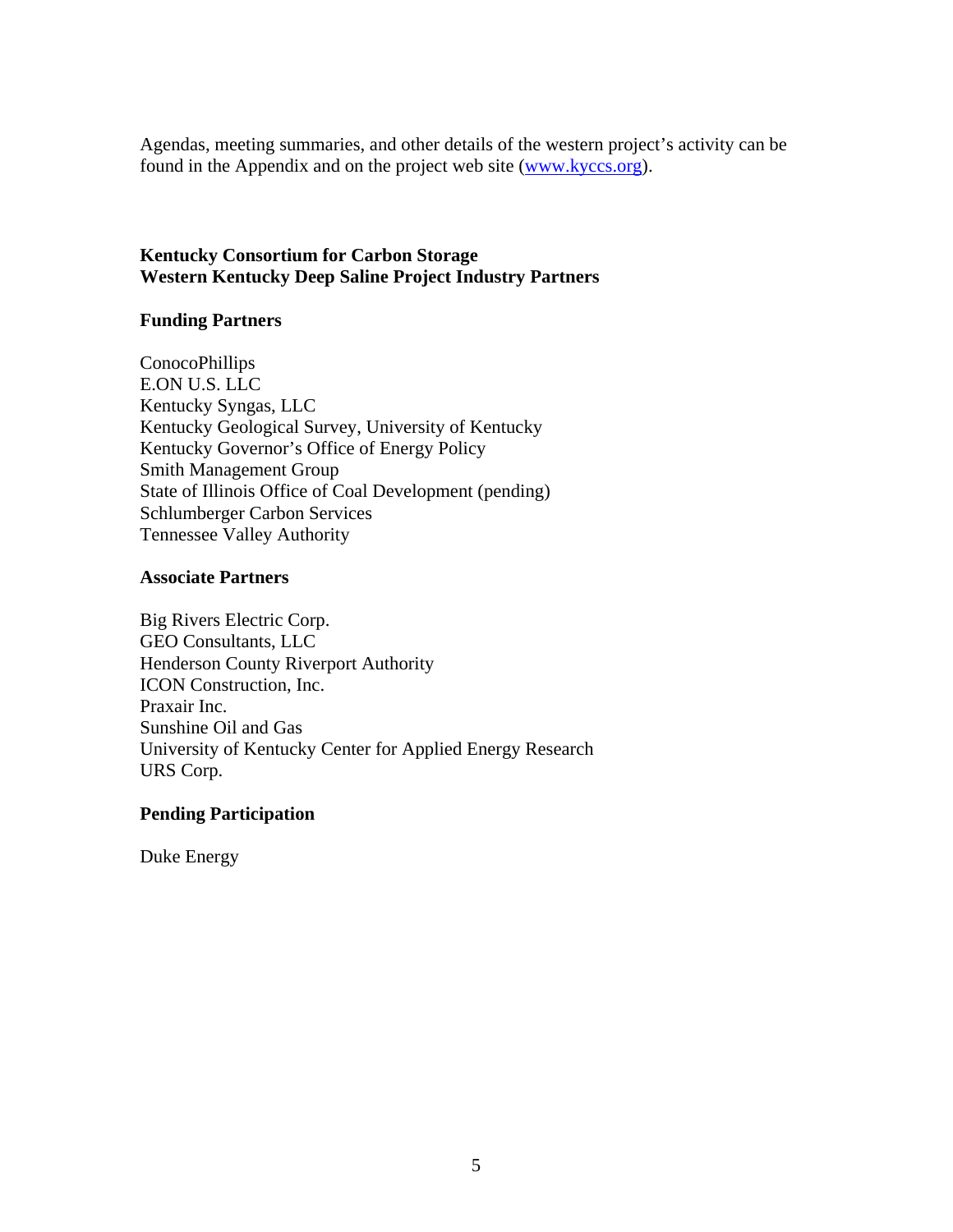# **Eastern Kentucky Deep CO<sub>2</sub> Storage**

Lead Geologists: Steve Greb and Warren Anderson

Triana Energy drilled 3 deep wells in Clark County that had reservoir properties and depth suitable for testing  $CO<sub>2</sub>$  injection. Although not located in the Eastern Kentucky Coal Field, the geology of these wells was similar to areas farther east. Discussions were continuing with Triana personnel concerning use of the wells in this research, but we learned in August that the wells had been plugged by Triana without our knowledge. Apparently other issues involving partners led to the need to plug the holes without participation in  $CO<sub>2</sub>$  storage research. Although KYCCS could attempt to re-enter one of these wells, a new agreement with the surface owner would need to be written. Based on discussions with Triana, at least one of the surface owners is not very receptive to continuing activity on this property. Although we are not completely abandoning the possibility of using one of these wells, we are now actively considering options in other areas.

The Pine Mountain Regional Development Authority has offered the group a well in Bell County that could be deepened to the Knox for injection tests. We are currently waiting on cost estimates from the operator of the well for additional logging and coring to assess the feasibility of using that well. The well is located on the Pine Mountain thrust sheet and would be characteristic of that area.

KYCCS gave a series of presentations to Equitable Resources concerning  $CO<sub>2</sub>$ sequestration research in the Eastern Kentucky Coal Field. These included both the eastern deep saline and Devonian shale projects. KYCCS is in discussions with Equitable for collaborative research to test the Devonian black shale for enhanced gas recovery using  $CO<sub>2</sub>$ .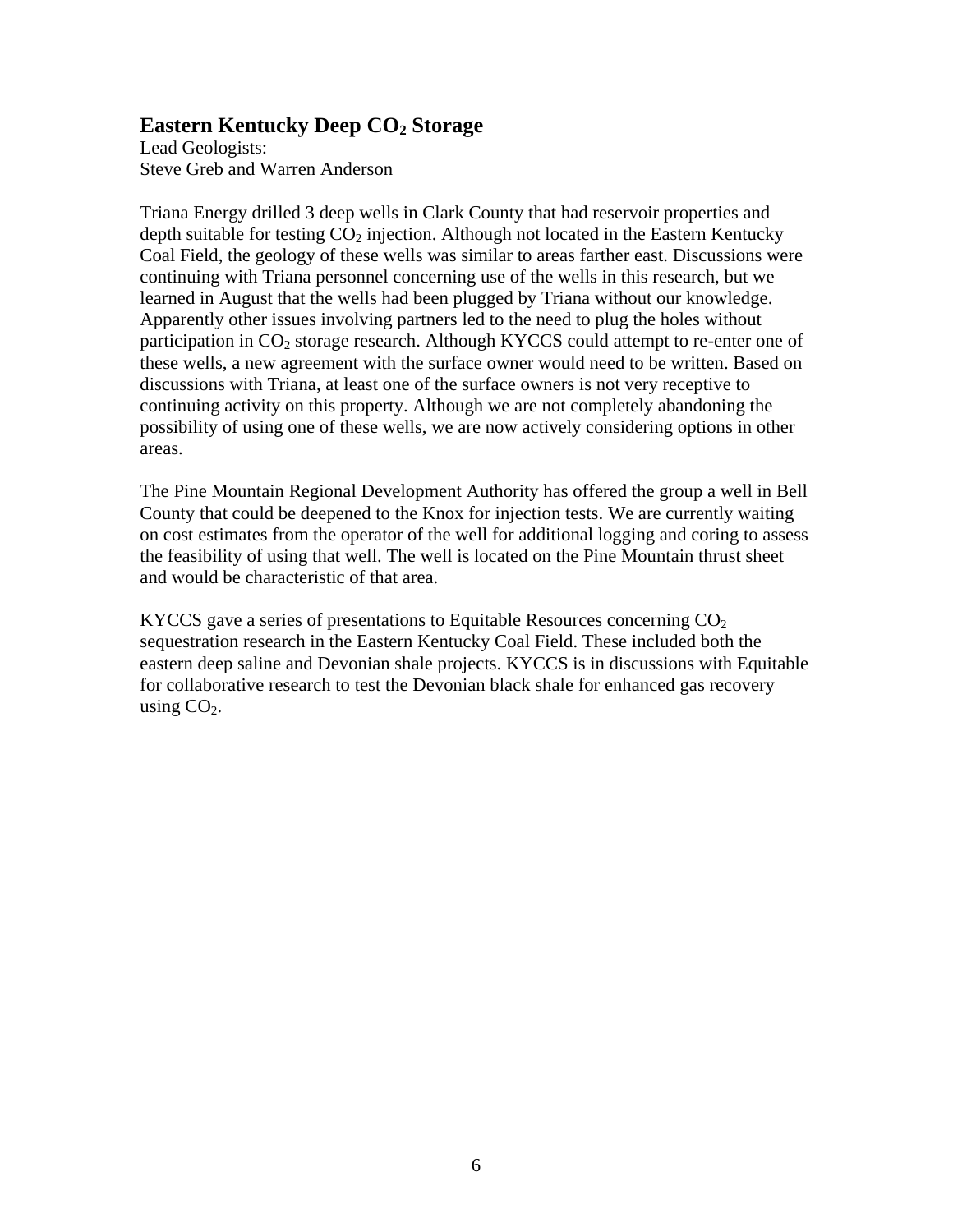# **CO2 Enhanced Oil and Gas Recovery**

Lead Geologists: Brandon Nuttall and Marty Parris

# **Devonian Shale CO<sub>2</sub> Enhanced Natural Gas Recovery and Storage Project**

- Completed logging and rotary sidewall coring in the Blue Flame K-2605 Batten & Baird well, Pike County. Arranged for shale core analysis to be done by Chesapeake Energy in their Oklahoma City lab. Sent sidewall cores to Chesapeake for analysis.
- Negotiated split of expenses with Battelle Memorial Institute for the coring and logging costs.
- The total organic carbon (TOC) and Rock-Eval data from the Blue Flame K-2605 Batten & Baird core samples were received from Chesapeake and the data have been provided to Schlumberger to use as input for their Well Montage Shale Analysis
- There is very little publicly available Rock-Eval data so I'm working on gaining insights on interpreting the information and comparing the Blue Flame well with the Rosewood 2 Bargo well. There are some differences I don't yet understand.
- Received initial draft of processed ECS log from Schlumberger. Reviewed draft and discussed with Schlumberger log analyst. Provided Rosewood 2 Bargo well data to analyst for comparison and use in completing modeling for the Blue Flame K-2605 Batten & Baird well.
- KGS had a productive meeting with Equitable Resources in Pittsburgh, September 27. We discussed the overall project and goals of the House Bill 1 research. In particular, we discussed the eastern Kentucky deep saline test effort and the shale enhanced natural gas recovery/CO2 storage research. Equitable's reservoir engineering group has been modeling the shale in conjunction with their program of horizontal drilling and I hope we can bring them on board.
- Initial contact made with Andreas Busch and Bernhard Krooss. These German researchers published a paper entitled *Carbon Dioxide Storage Potential of Shales* (Int'l. J. of GHGT, 2008) where they looked at CO2 adsorption in shales with respect to reservoir seal efficiency. Their experimental equipment and techniques may provide insight on injectivity and enhanced gas production in shales.

# **CO2 Enhanced Oil Recovery Project**

Discussions continued with Bernie Miller (Miller Energy Technology) and Scott Frailey (Illinois State Geological Survey) regarding a joint  $CO<sub>2</sub> EOR$  project. After plans for a project in the Euterpe field were shelved in June, attention shifted to the Sugar Creek field in Hopkins County. Illinois is in the process of modeling the  $CO<sub>2</sub>$  response at Sugar Creek before a decision is made.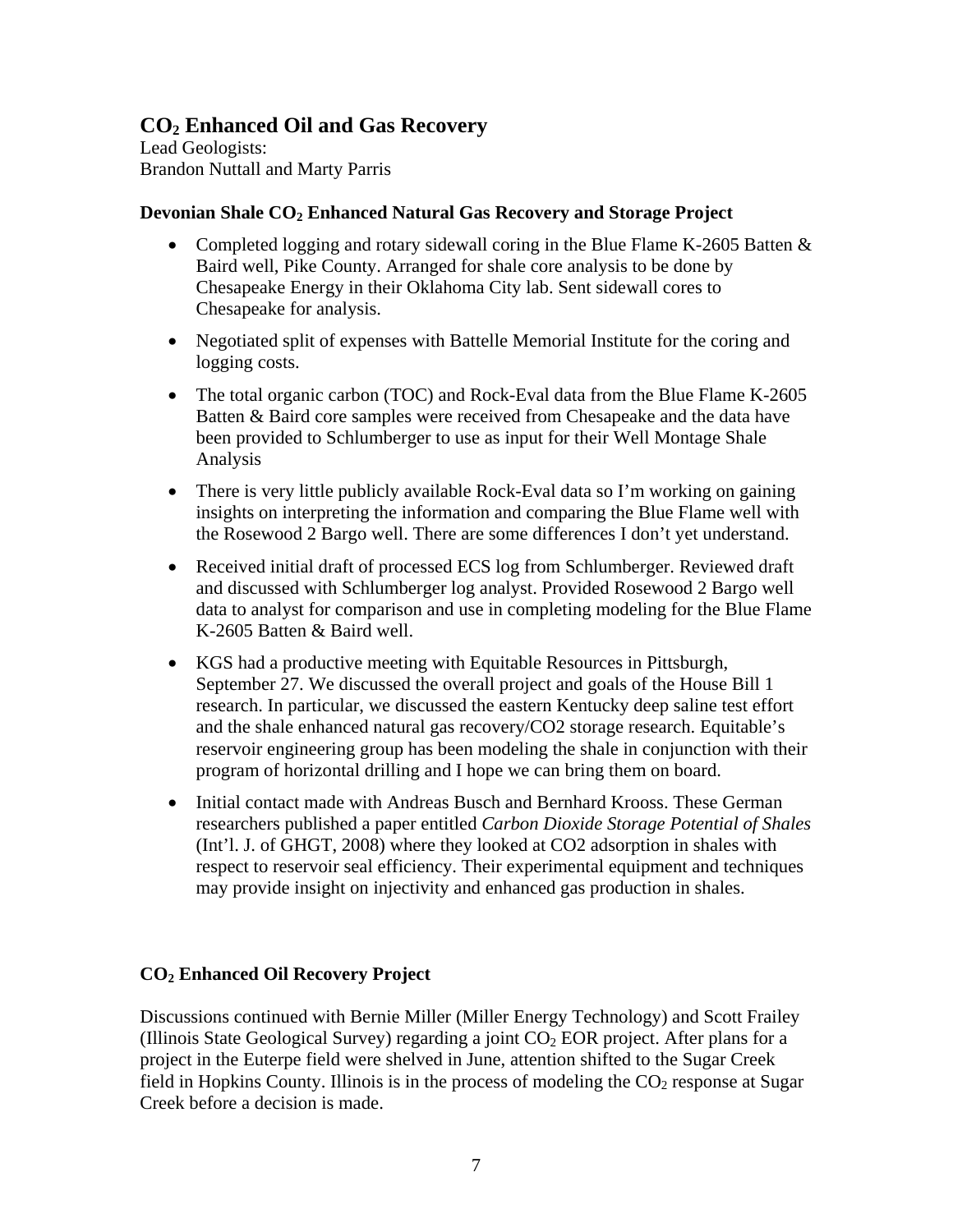Later in the quarter interest in a possible  $CO<sub>2</sub> EOR$  project at Euterpe was revived by Bernie Miller, and is now open for consideration again. We are hoping to make a decision on a joint project with the Illinois State Geological Survey by year-end.

Marty Parris, Dave Harris and Dave Williams met with several principals of Nally Oil on September 16 in Henderson. Nally has a deeper oil field in Union County that may be suitable for a  $CO<sub>2</sub>$  flood. The Caney Mound Field produces from the McCloskey C zone at about 2,550 ft. This field is of interest because  $CO<sub>2</sub>$  would be in a miscible phase, which results in complete solution with the oil and higher recovery factors. We are evaluating data from the field to determine e feasibility. The field is in the Ohio River floodplain and flooding is a concern during parts of the year.

Two operators in eastern Kentucky were contacted again to explore interest in  $CO<sub>2</sub> EOR$ . Journey Oil owns several deep Big Lime fields in Letcher, Leslie and Perry Counties. They are currently trying to sell these properties and are unable to commit to a project at this point. Related to the Big Lime oil fields in Leslie, Letcher and Perry Counties, we were able obtain 9 core analyses and technical reports for these fields from Equitable Resources, the original owner. These reports were released to us for use in the project and will be important data for evaluation of these fields.

Cumberland Valley Resources owns shallow oil production in Magoffin County. This company is interested in discussing a possible project, and we are currently waiting on a list of leases and wells to evaluate.

To summarize, we are considering 3 possible enhanced oil recovery projects in western Kentucky, and 2 projects in eastern Kentucky. We are continuing to solicit additional fields to evaluate for EOR potential.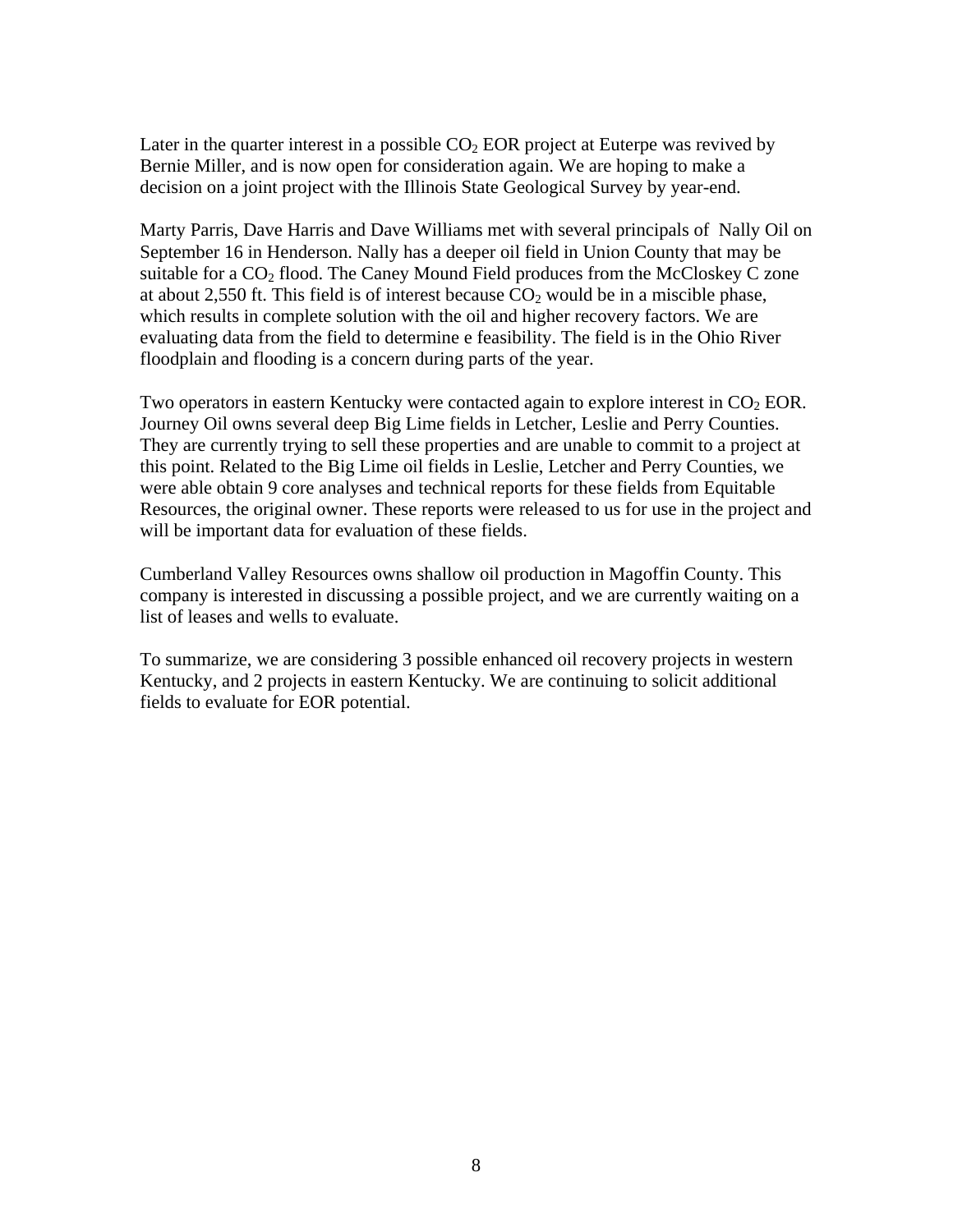# **Appendix**

# **Western Deep CO<sub>2</sub> Storage Project**

# **Meeting Proceedings July –September, 2008**

## **WESTERN KENTUCKY SEQUESTRATION SUB-PROJECT MEETING July 24, 2008 KGS Well Sample and Core Library, Lexington, KY**

These people were present for the meeting:

#### **KGS Staff**

Dave Williams Dave Harris Rick Bowersox Mike Lynch

**Smith Management** Karen Thompson

**Sandia Technologies** Phil Papadeas

**EnSafe Inc.** Shane Goodnight sgoodnight@ensafe.com

**E.ON US** 

**ConocoPhillips**

Roger Medina

Michelle Pittenger

Paul Heard

**Geo Consultants** Ross Miller

Dave Williams opened the meeting with the introduction of Shane Goodnight of EnSafe, who explained that EnSafe is interested in the project. EnSafe performs environmental consulting services.

### **Status of Agreements:**

 Dave Williams reported that the property owner has agreed in principle to all the items in the property lease, and the title search has been completed on the drill-site tract, site #48. He will send copies to the Consortium members when he receives it. The title attorney is still working tract #49, which is not as important as #48. He added that the data sharing agreement with  $R \& B$  is still at UK's legal office, but there should be no problems with it.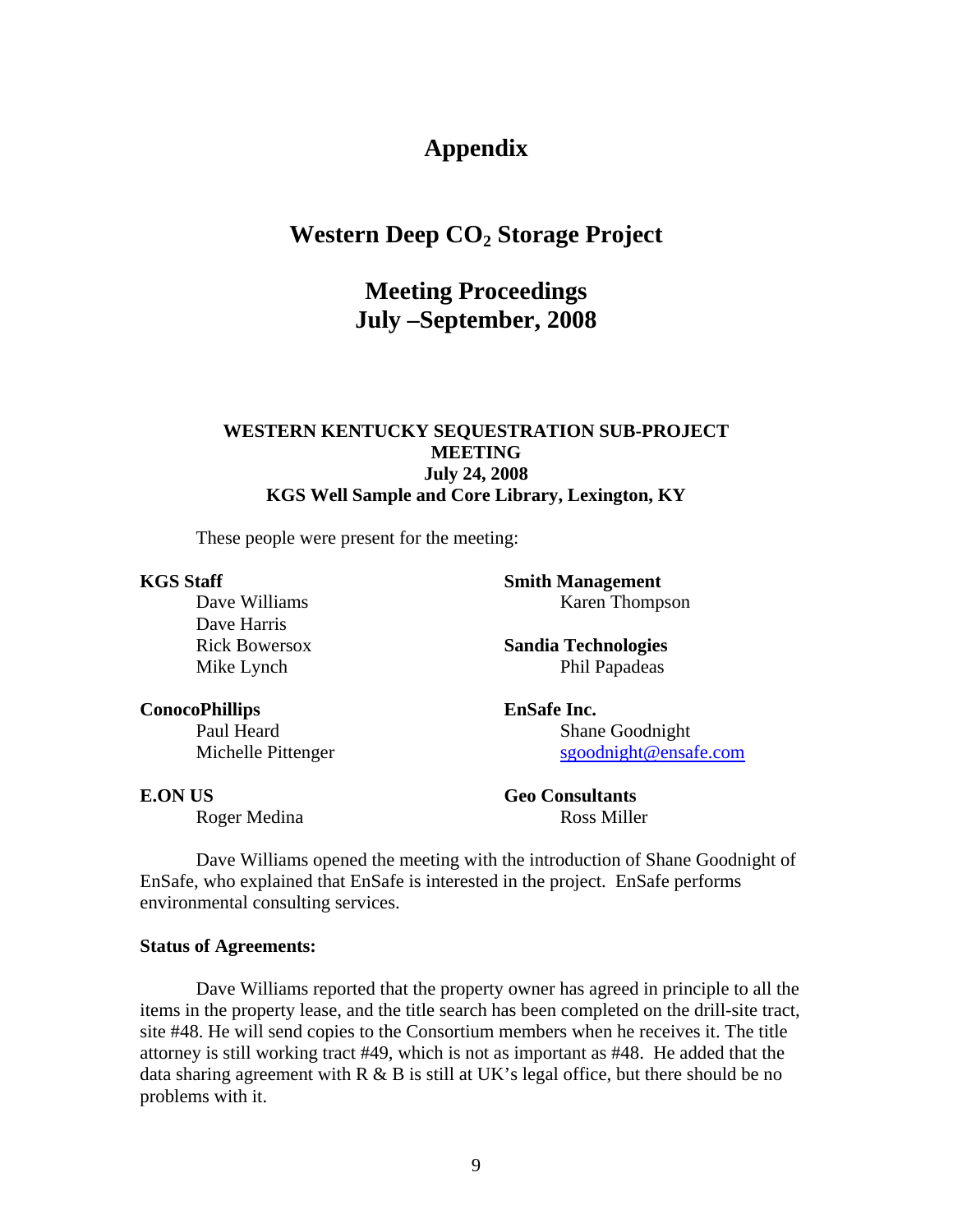#### **Funding Contracts:**

 Dave Harris indicated that the application to the Illinois Office of Coal Development for \$250,000 for well-logging by Schlumberger was submitted about a week and a half ago. He's hoping for a quick turn-around.

 Michelle Pittenger said that Duke Energy has allowed ConocoPhillips access to data from its Gibson County 11,000-foot-deep well, but has not allowed that access to the Foundation or the Consortium. They have been offered membership in the Consortium in exchange for the data.

#### **Status of bids for services:**

 The project management bid by Sandia Technologies has been approved by the University of Kentucky, and Phil Papadeas will be the primary contact. Papadeas indicated UK and Sandia are in the process of signing the final contract documents.

 GeoSciences Inc. of Georgetown (Ky.) has been selected to do the Phase I environmental assessment of the site. A contract for the work has been submitted to the UK legal office.

 Rick Bowersox said a contractor for the seismic program work has been selected, but he is not in a position yet to identify the company. A contract must be submitted to UK on this work as well.

 Paul Heard indicated that road construction to the site should begin in September or October. Dave Williams added that Ed Woolery of KGS has begun the shallow seismic work at the site and explained the shear-wave and P-wave lines Woolery plans to run across the well site. The data should take a couple of weeks to process.

 Mike Lynch summarized his plan to prepare a news release to be sent out to the media when the site lease and data-sharing contracts have been signed. It will announce that the project is in a position to begin.

### **Presentation by Sandia Technologies**

 Phil Papadeas made a presentation on project management and the permitting process. The presentation is available at the KYCCS.org web site. These are the topics he addressed:

 A meeting is scheduled August 12 with the Region IV EPA in Atlanta to introduce the project to EPA.

 Since this is a new process for that EPA office with few similar wells in the region, there are questions about how Region IV will apply its existing rules and its proposed rules on carbon dioxide sequestration wells to this project.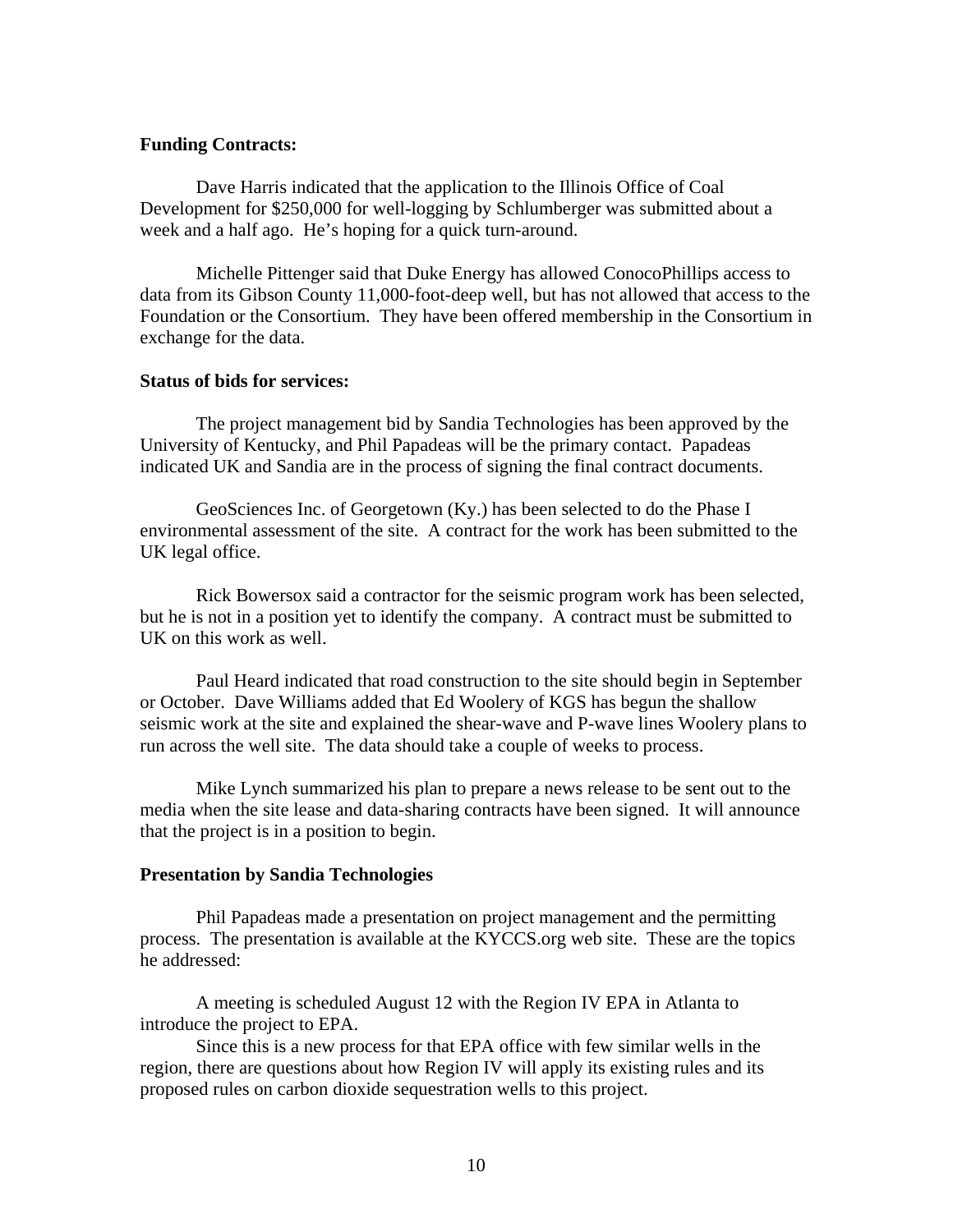The Consortium should emphasize to EPA that this is a limited test project and should propose the injection of more carbon dioxide than will actually be used.

 Because EPA's process is slow and deliberate, getting an application completed and submitted early is important.

 It was agreed that the well could be drilled under a state permit as a gas or oil exploration well while the EPA permit for injection is pending, and that the support of political leaders for the EPA application could help to move it efficiently.

 Phil indicated he hopes to be able to submit the application to EPA in mid or late September. He suggested that those who will go to Atlanta should meet immediately after this meeting or some other time before the August 12 meeting to prepare.

 Dave Harris commented that KYCCS may want to submit comments to EPA on the agency's proposed rule for the drilling of permanent carbon dioxide storage wells. He asked the members to submit any such comments to him.

 Sara Smith came to the meeting for a short time to say that she has submitted a proposal to the newly-formed Department for Energy Development and Independence for \$120,000 for education projects relating to KYCCS work. She said \$20,000 had been set aside for KGS for travel, graphic and presentation design, etc. She added that the application also proposed statewide public forums on carbon storage topics and presentations before a variety of meetings and conferences. She is awaiting word on its approval status.

 Mike Lynch explained that he and Dave Harris had promoted a teacher workshop in Illinois on climate change / carbon storage topics, and four Kentucky teachers have registered for it.

#### **Drilling project status**

 Dave Williams said the specific location for the well has been agreed on, and surveyors will be asked to do the necessary survey of the property soon.

 The property owner told him the Marathon pipeline right of way is 50 feet along their major gas line thought the property, and this should not be a problem for the project, though Marathon should be notified of the work being done.

 Dave Harris said the baseline soil gas and groundwater monitoring in the project area being done by KGS staff should start in September.

Paul Heard gave a brief update on the construction plan development.

 On the permitting procedures, Rick Bowersox said he has sent a package of information on the project to the Region IV EPA office in Atlanta. He has also talked to the state Division of Water about a storm water management permit, which Karen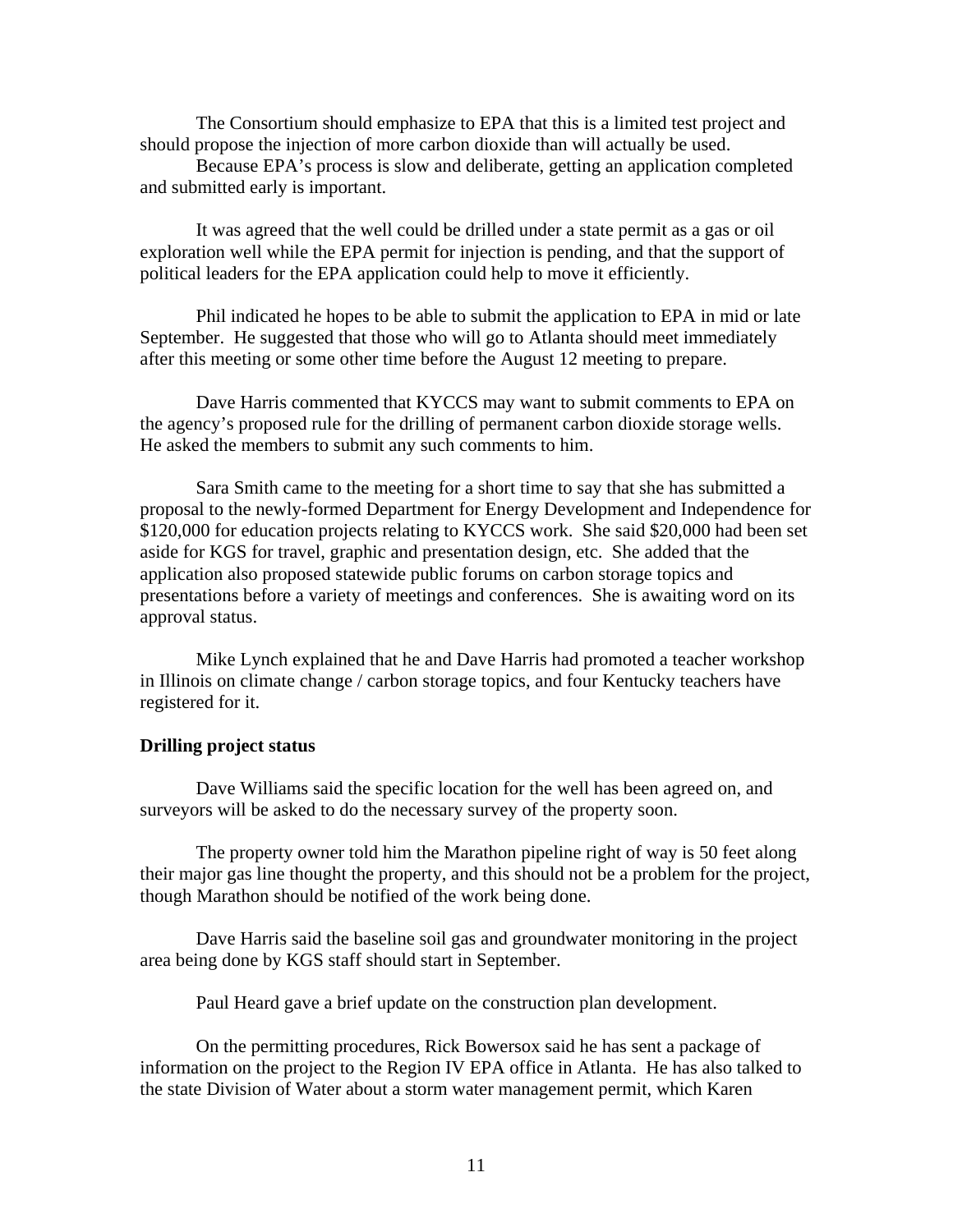Thompson said involves a short online application which mostly deals with best management practices (silt fences, other soil-erosion reduction procedures, etc.) if, in fact, such a permit is needed.

 Dave Williams has been consulting with a Kentucky Division of Oil and Gas official in western Kentucky for assistance on getting the necessary state permit for the project. KGS has researched the specific location of the well, and the location meets state requirements for distance from other wells.

Dave Harris noted that an Appalachian Basin Partnership has recently posted a number of well logs on their website which may be of interest to the partnership and helpful for the project. He also said KGS needs to follow up on the possible availability of data on the DuPont well in Louisville.

Michelle Pittenger said ConocoPhillips is still working on reprocessing earlier seismic data from the area around the project.

The next meeting was set for August 21 at 9:00 a.m. at the KGS Well Sample and Core Library.

After lunch, Michelle Pittenger made a presentation on a study of the Knox formation.

## **ACTION ITEMS:**

#### **ConocoPhillips:**

Scott Rennie will continue to seek access to the data from the Duke Energy Gibson County well for the entire partnership (not just ConocoPhillips).

 ConocoPhillips staff will complete the re-processing of existing seismic data for the project area.

## **KGS:**

Ed Woolery will complete the shallow seismic work with the help of UK students.

 Mike Lynch will develop a news release to disseminate when the property lease and data-sharing contracts are completed.

 Dave Williams will send a copy of the property title opinion to the partners and ask that a survey be done on the site property.

 Marty Parris and other KGS staff will start soil gas and groundwater sampling and monitoring in September.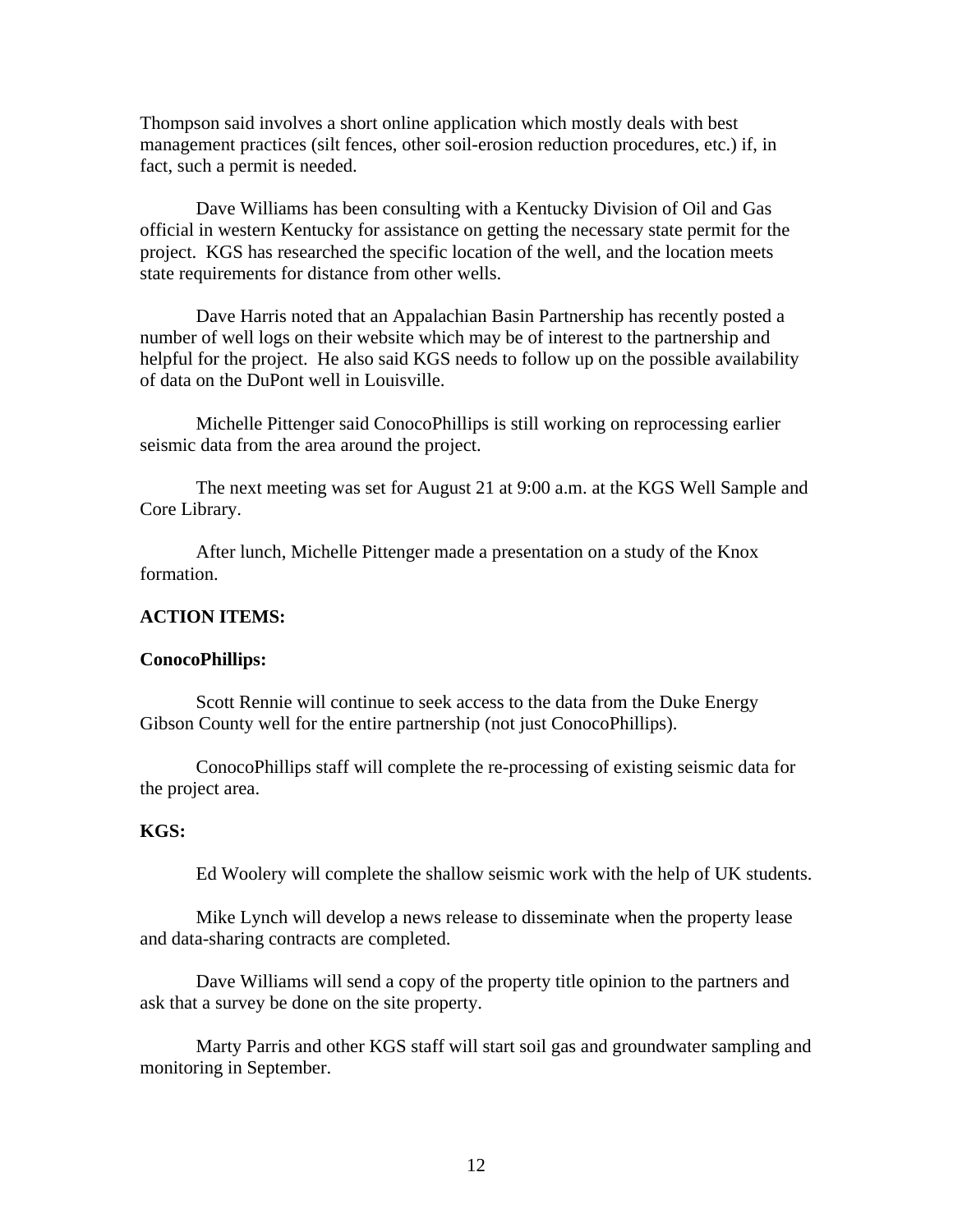Dave Harris will follow up on whether data on the Louisville DuPont disposal well is available.

 He will also attach a total dollar value to Phase III of the project when all of the new contracts have been finalized and signed (i.e., project management, seismic program, etc.)

## **Partnership:**

 Interested members will attend an August 12 introductory project meeting in Atlanta with EPA Region IV staff to discuss the permitting process.

 They will also get together before the Atlanta meeting (possibly immediately after this meeting, July 24) to plan the Aug. 12 meeting.

### **Sandia Technologies:**

Phil Papadeas will seek any public data available on Duke Energy's Gibson County, IN well via FOIA request.

 He plans to submit the permit application to EPA with a target time of middle to late September.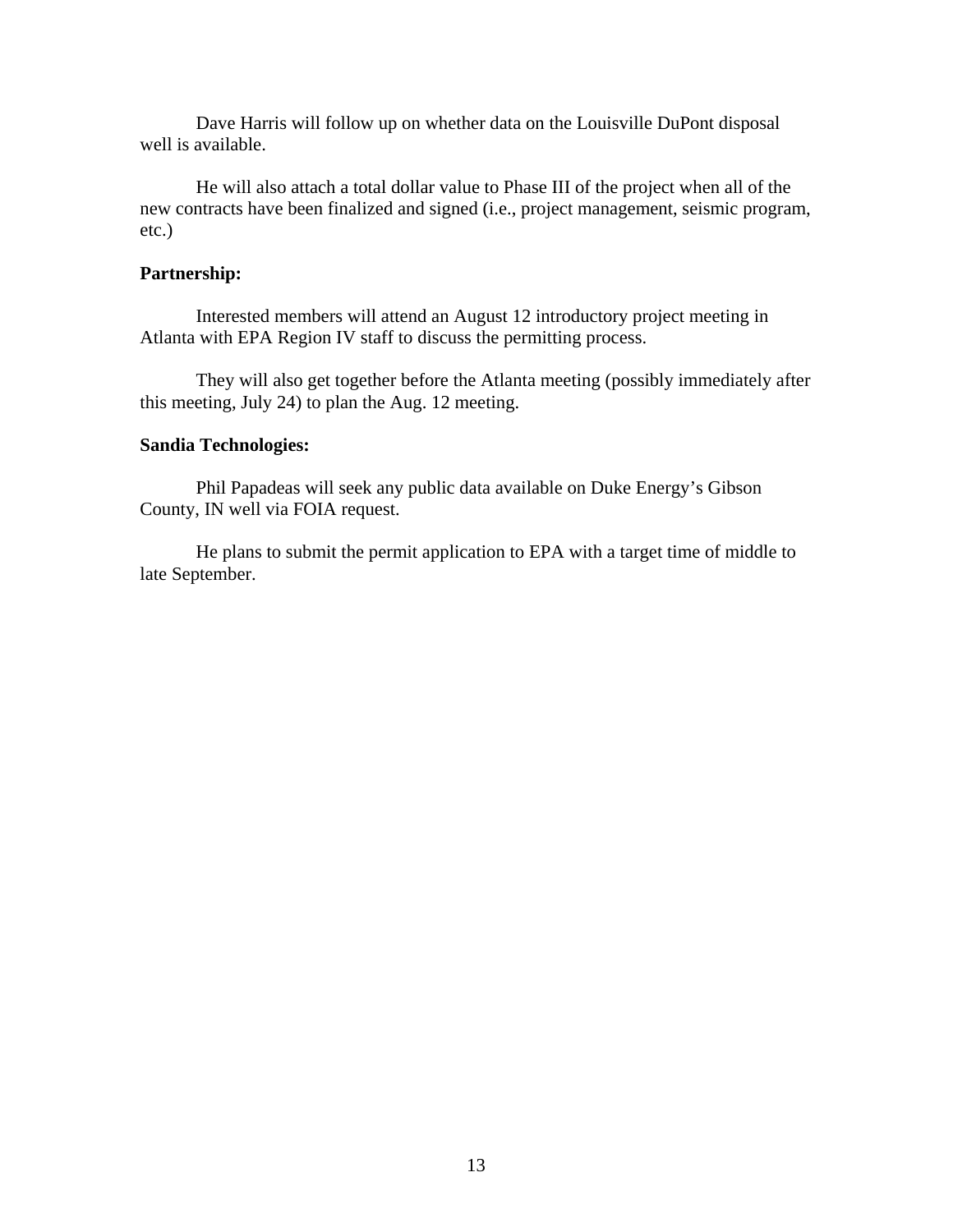## **WESTERN KENTUCKY SEQUESTRATION SUB-PROJECT MEETING August 21, 2008 KGS Well Sample and Core Library, Lexington, KY**

These people were present for the meeting:

#### **KGS Staff**

Jim Hower

Dave Williams Dave Harris Rick Bowersox Jim Drahovzal John Kiefer Mike Lynch

**Smith Management** Karen Thompson

**Sandia Technologies** Phil Papadeas

**Geo Consultants** Ross Miller

#### **TVA**

**CAER**

#### **E.ON US**

**ConocoPhillips**

Roger Medina Sharon Dodson Tom DePaull

Scott Rennie Paul Johnson

Ed Stephens (via telephone)

 Dave Williams opened the meeting with introductions of all attendees. Jim Hower of CAER said CAER Director Rodney Andrews met with the University of Kentucky Board of Trustees recently and that the Board recognized and supported the energyrelated research of both CAER and KGS. He also noted the \$1.4 million recently granted to CAER for coal-to-liquids research.

#### **Status of Agreements:**

 Dave Williams reported that the agreement with the property owner in Hancock County had been executed August 1 and delivered by Rick Bowersox to the owner along with the first payment.

The Data Sharing Agreement with  $R \& B$  Resources remains pending. Dave Harris said he has a copy of the latest draft, which is being considered by the UK attorneys. The latest changes clarify the specifications on logging, cuttings, analyses, etc. He added there is some concern about the 2010 expiration of the R  $\&$  B lease on the property and the owner's outlook on an extension. He said the partners will try to complete the project and provide  $R \& B$  with all the data to help them make a quick, lower-risk decision on possibly drilling for oil and gas. Any decision by R & B to drill nearby for resources should not be a hindrance to this project, since it will go much deeper than the oil and gas. He hopes to have the final agreement within a week.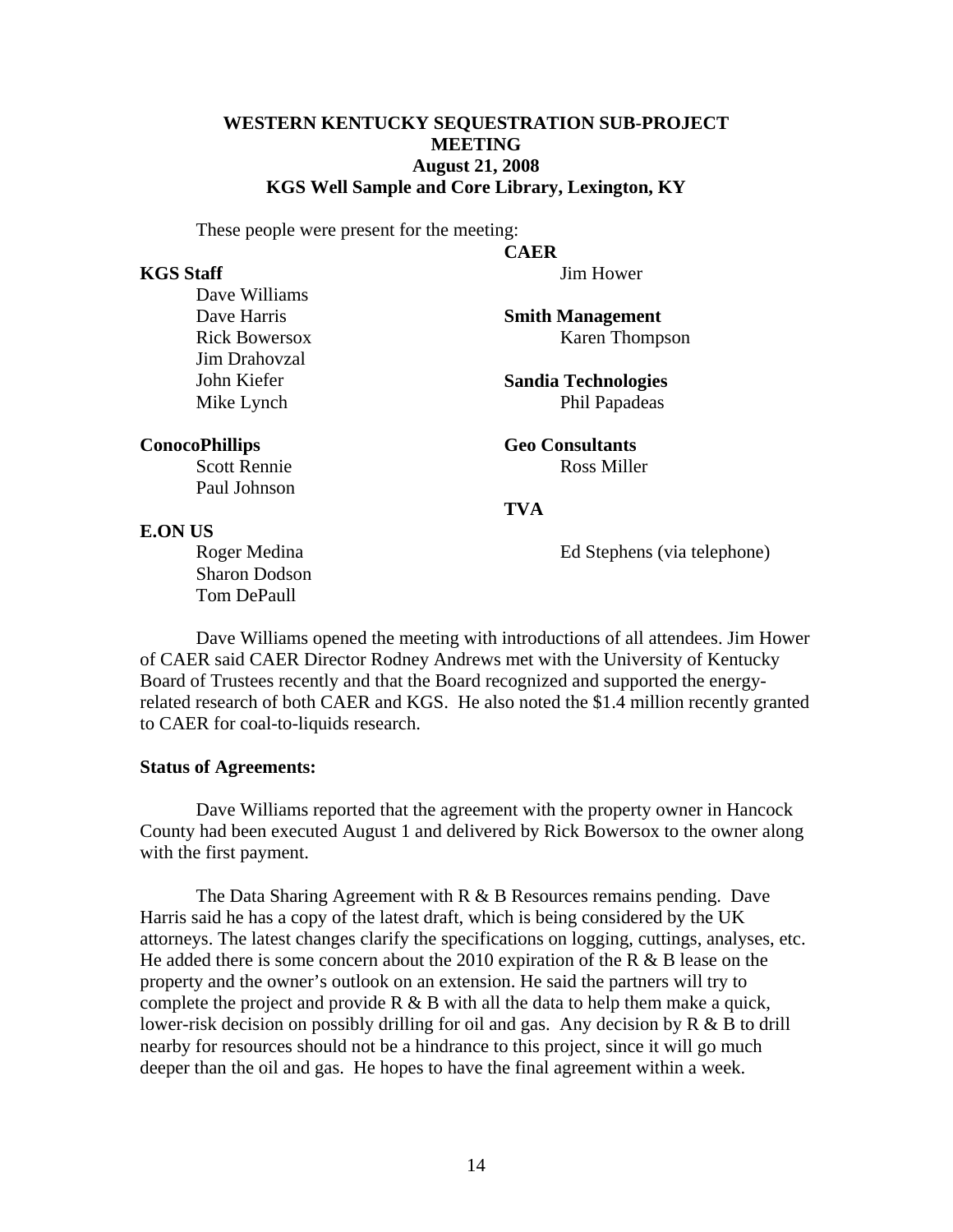#### **Status of project tasks:**

 The agreement with GeoSciences Corporation of Georgetown, KY is still with the UK lawyers; some details still need to be ironed out.

 Karen Thompson asked whether it would be easier to accomplish this and other pending tasks by including them in the Sandia Technologies contract tasks. Phil Papadeas responded that Sandia has done these kinds of things for other projects they have managed and agreed it should be explored for this one. The language of the conract, he said, is broad enough to cover these tasks. It was agreed that this approach will be explored.

 Rick Bowersox reported the seismic program contract has been awarded to WesternGeco, LLC of Houston, TX. The field work should be done by the end of September. The company has people in the field now. Very little dynamite will be used. Most of the work will be done with a seismic vehicle. It was suggested that the county judge / executive be informed that this is going on. Dave Williams said he'll visit the Judge McCaslin.

 Rick Bowersox also reported that Ed Woolery of UK should be finished doing the data processing for his shallow seismic program by the end of August. The field work is completed.

 Scott Rennie reported that Paul Heard and Bill Armstrong of ConocoPhillips are looking at several drilling rigs for the project. There was discussion of the type of rig needed, the limited number of drillers who can do this type of project and the process of narrowing the field of drillers. Two drillers being considered are Les Wilson and Pollister, in Michigan.

 Dave Williams reported that the survey of the drilling site had been completed by the company chosen for the job.

 He plans to meet with a representative of the state Division of Oil and Gas in western Kentucky to work on the state permit requirements and process. He wants to file the permit application by the end of August. Phil Papadeas noted that the drilling plan filed with the state is exactly the same as the one filed with EPA in Atlanta. The state filing fee is expected to be \$300, and a \$10,000 minimum bond is anticipated. A letter of credit from a state bank will most likely be needed for this.

 Dave Harris said he had sent a letter in July to the Foundation on the Phase III funding, which has been approved by the Foundation. The Phase III costs amount to ~\$622,000. It's expected that the Phase IV costs will be estimated by the middle of September. Scott Rennie said the drilling costs, which are still being developed, should be known by mid-October.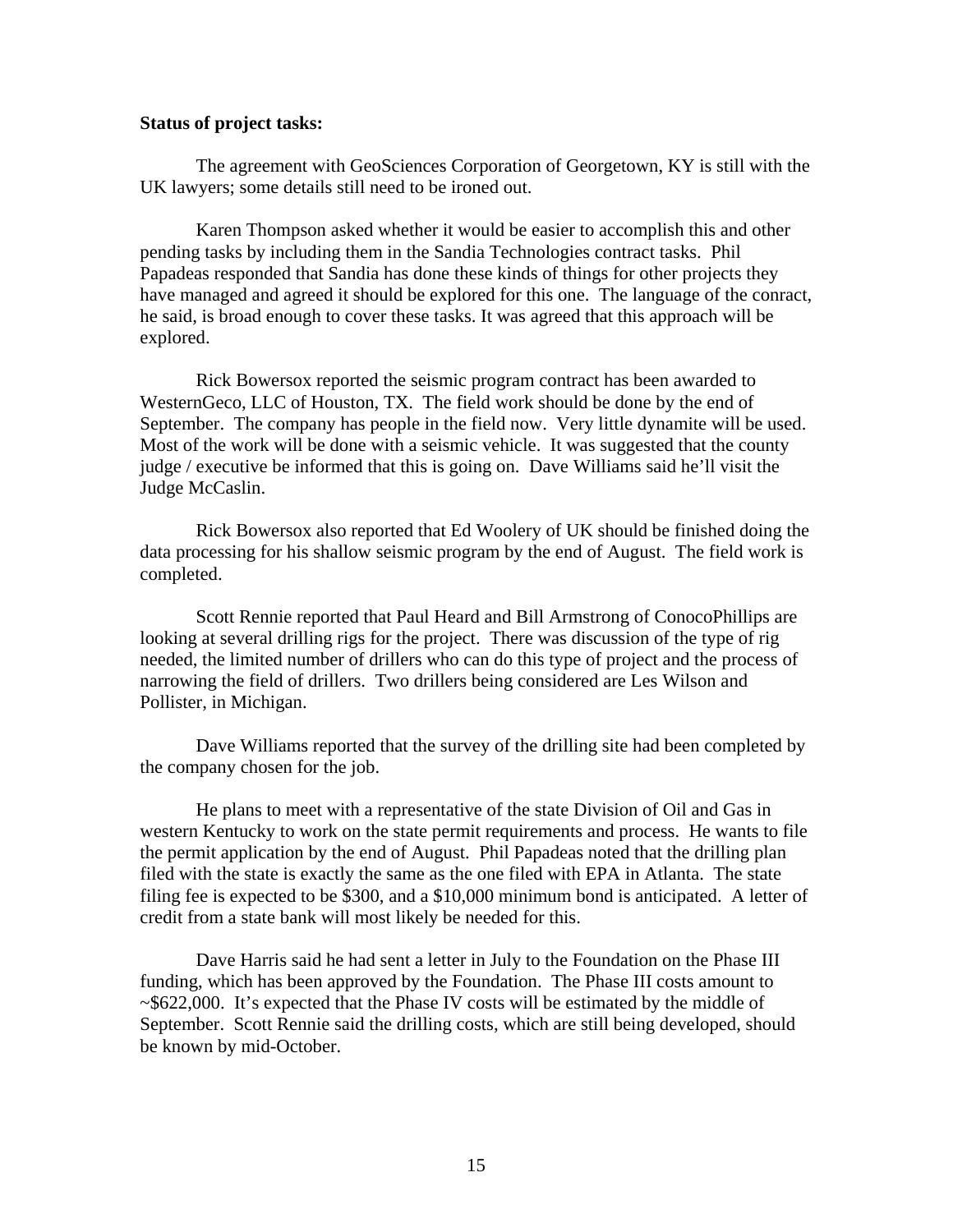Phil Papadeas noted that EPA does not have an application fee for filing an application, though a letter of credit for a surety bond will be needed, as with the state permitting process. EPA provided those who attended the August 12 meeting in Atlanta a packet of guidance on financial assurance.

 Dave Williams said the second title search for property near the project is not yet completed. The two title searches are going to cost a total of \$6000. Karen Thompson suggested that a call to the county judge/executive might help to move the process along, since the title attorney is the county attorney.

#### **Drilling project status:**

 On the issue of the Marathon Oil pipeline right of way through the site-owner's property, Dave Williams said the right of way manager for Marathon said an 8-inch protective pad would be needed near the drilling site and a person would have to be on site to monitor the drilling project. Scott Rennie suggested that the partnership should examine the right of way agreement to determine if Marathon can in fact make such requirements.

 Rick Bowersox reported on the August 12 meeting at the EPA's Atlanta office. He said EPA asked many questions and also said there would need to be a two-mile area of review, which is more than was expected. Rick showed a map of the site with a twomile radius, which showed 77 oil and gas wells, most of which are abandoned. Phil Papadeas commented that most of the mapped wells are not of consequence, since the deep-well project is so much deeper than they are. In response to a question, he also noted that EPA did not make any comment about the applicability of its proposed rules on carbon storage to this project. There was discussion that perhaps EPA hopes to learn from this project as part of developing the new rules.

 Rick said EPA has proposed one requirement which will pose a problem: the placement of an additional packer in the well casing to mitigate possible leakage. He said this requirement would make testing much more difficult and expensive, as the extra packer would have to be moved regularly. The additional cost could be \$50,000 to \$100,000, according to Phil Papadeas.

 There was discussion about the issue and comments that what is currently in the drilling plan is sufficient and actually a more accurate gauge of pressure in the well. It was noted that the fact that this will not be a long-term injection well should be pointed out to the EPA and that leakage security is being achieved by other means.

 Scott Rennie said EPA estimated a 90-day time from submittal to approval, under the best-case scenario, so approval might come in January. Phil Papdeas suggested a presubmission to EPA of the drilling plans before the permit application is submitted. He hopes this will convince EPA that the extra packer is unnecessary. He still hopes to submit the application in mid-September.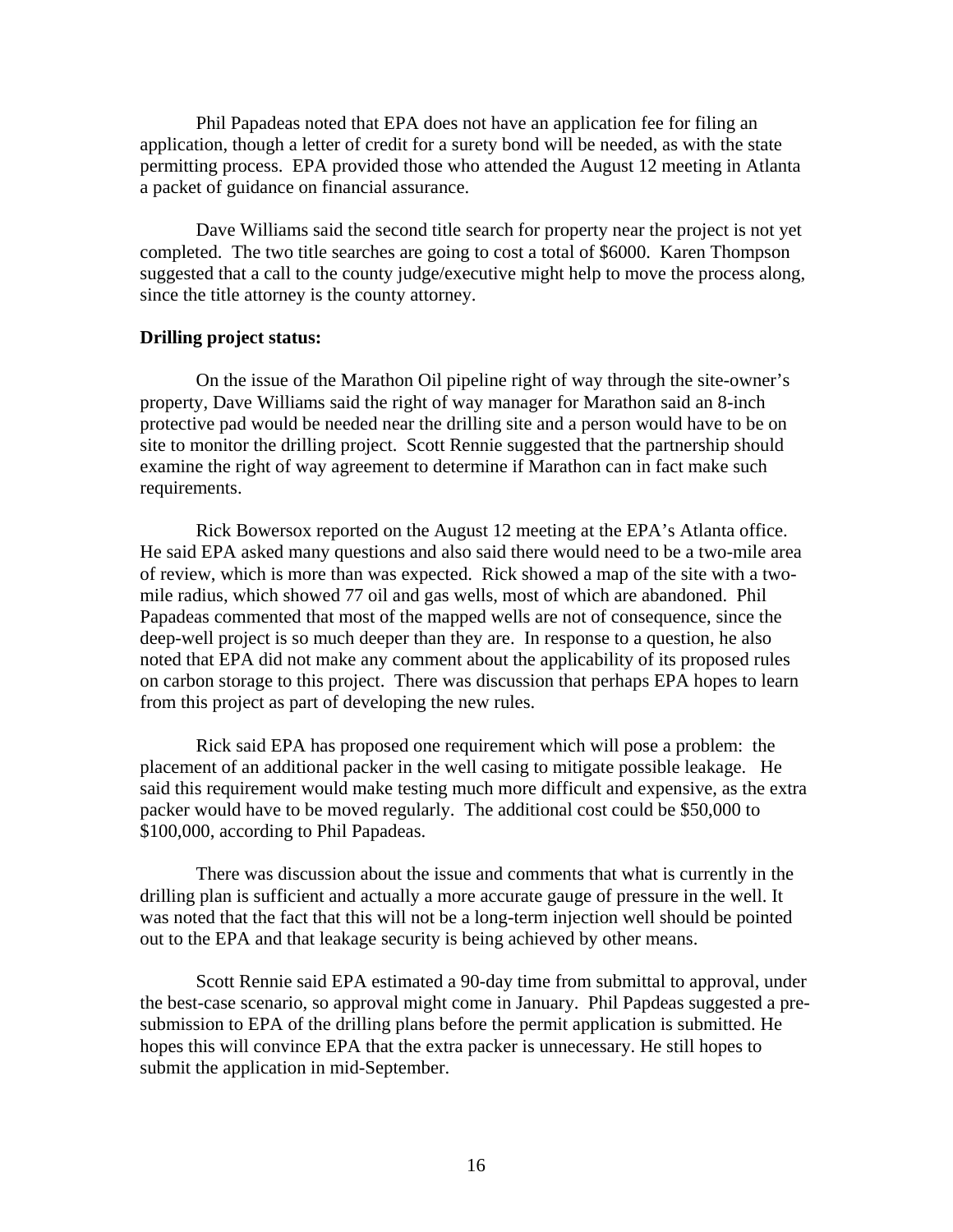He also suggested that EPA representatives be invited to the well site for the carbon dioxide testing phase. He said EPA was complimentary of the outreach which has already been done. Karen Thompson suggested proactively submitting a plan for a public meeting, it it's required during the application process.

 Dave Harris asked what should happen if the drilling encounters deep gas. Will it harm the project plan, and would the gas zone have to be cased? Scott Rennie indicated that if it is not a lot of gas, the majority of the planned testing can still be done. But he also suggested a risk analysis and contingency plan be drawn up for this possibility.

 Ross Miller said that, in the case that deep gas is encountered, Geo Consultants and R & B might be interested in buying the well. Dave Harris said this scenario had happened in Ohio previously.

 On the EPA permitting process, Phil Papadeas said Sandia will begin assembling the application from pieces which come to them from the partners. The application will have five parts:

> Administrative section (describing the well owner) Technical section (describing the geology of the project area) Reservoir modeling Drilling and abandonment plan Monitoring program

 In answer to a question, Phil indicated that a standard umbrella liability policy of \$2 million is a good idea for the project. Foundation members are comfortable that they are already covered by liability insurance. Dave Harris indicated he will check with UK on coverage for KGS.

The next meeting was scheduled for October2, 2008, at the same location.

#### **ACTION ITEMS:**

#### **KGS:**

**Dave Harris** will continue to check with UK's legal office on the status of the data-sharing agreement with  $R \& B$ . When he has a final copy from the legal office, it will be submitted to Ross Miller to show to  $R \& B$ .

**Dave Harris** and **Dave Williams** will discuss with **Phil Papadeas** possibly turning over the arrangements for contracting for a Phase I environmental review and other tasks to Sandia to get these arrangement done more quickly.

**Dave Williams** will contact the Hancock county judge / executive to inform him of the expected arrival of seismic trucks and possible use of a very limited amount of